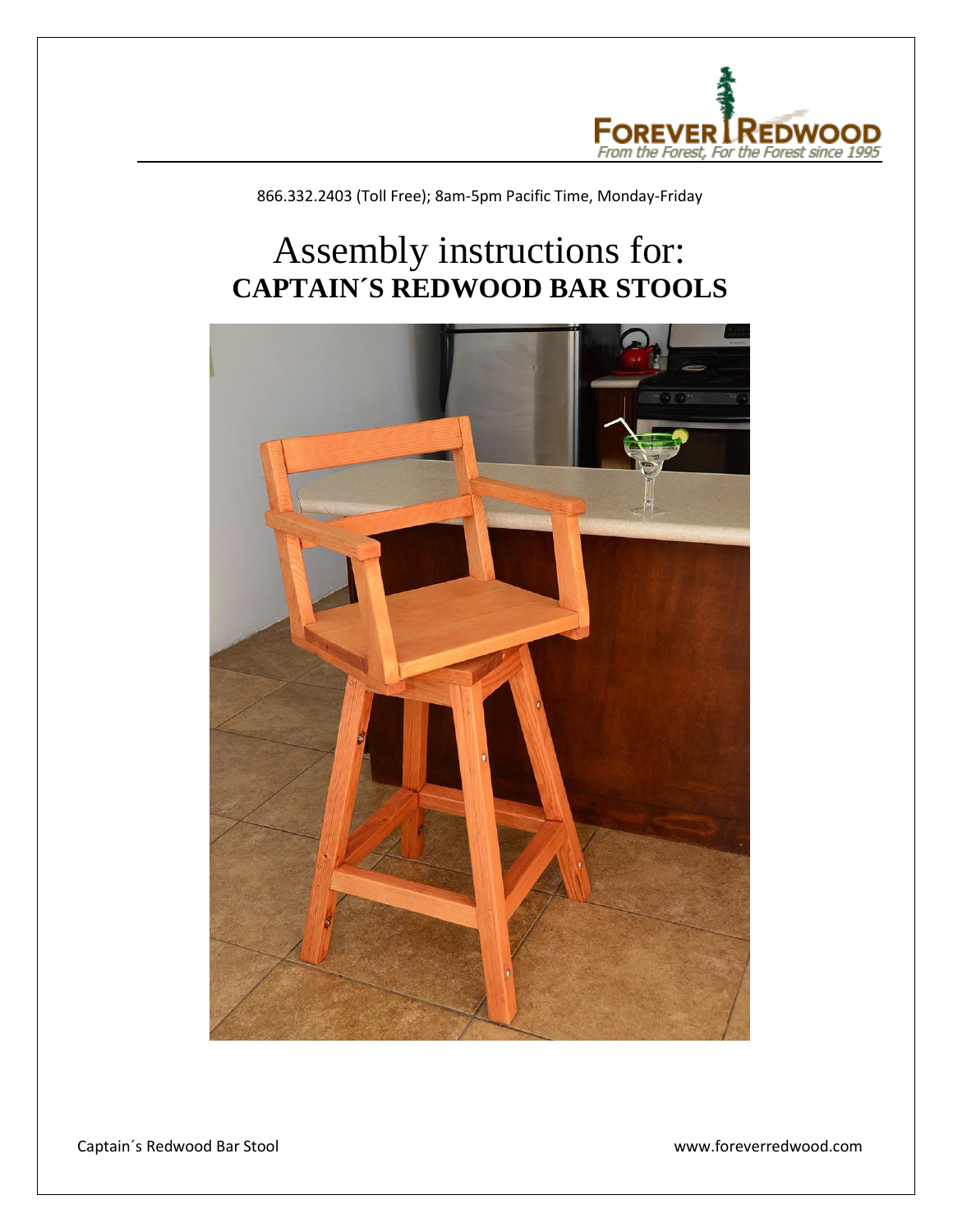## **CONTENT OF BOXES**

| QUANTITY                | <b>DESCRIPTION</b> | DRAWING                 |
|-------------------------|--------------------|-------------------------|
| $\mathbf{1}$            | Seat               |                         |
| $\overline{\mathbf{4}}$ | Legs               |                         |
| $\mathbf 1$             | <b>Base</b>        | $\bullet$               |
| $\overline{4}$          | 3" x 5/16 Bolts    | Bolts, washers and nuts |
| $\bf 8$                 | 1 %" x 5/16 xBolts | Bolts, washers and nuts |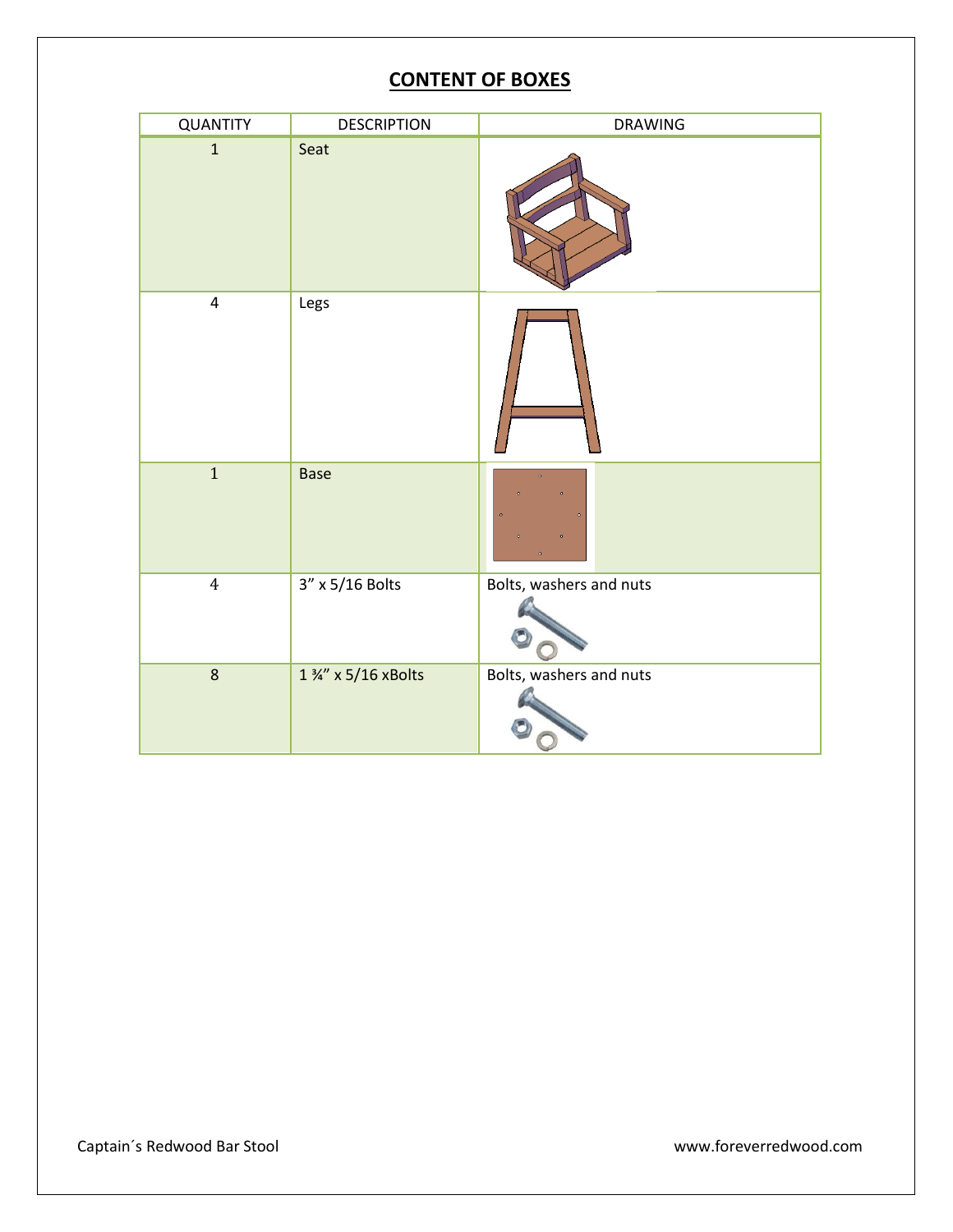## **ASSEMBLY INSTRUCTIONS**

Thank you for purchasing Forever Redwood patio furniture. Forever Redwood is built by Old Growth Again Restoration Forestry (OGA). OGA is dedicated to restoration forestry. Sales of patio furniture finance our restoration work in California redwood forestlands. Tools required: ½-inch ratchet and a mallet or small hammer.

Unpack your bench and make sure you have all the parts. The parts that go together have the same numbers written next to the predrilled holes they attach to. Align the parts with the numbers as shown for ease of reference.

**Step 1.** Attach leg to seat with 2 carriage bolts (1 ¾" x 5/16), washers and nuts. On the edges of the legs you'll find a number written next to a set of predrilled holes. Match this number to the number written next to the predrilled holes on the interior edge of the center member of the side of the stool. Tap in the carriage bolts from the outside edge into the holes to attach the legs. Tap the bolts in all the way, then insert the washer and nut and tighten with a  $\frac{1}{2}$ - inch ratchet. The bolts should tap into their holes. If you have to force a bolt, the piece is probably on the wrong side or is turned around. Do not over tighten or you'll crush the redwood and weaken the stool structure.

*Repeat this step to attach the other legs* 



**Step 2.** : Attach base to legs with 4 carriage bolts (3" x 5/16), washers and nuts. On the edges of the base and legs you'll find a number written next to a set of predrilled holes. Match this number to the number written next to the pre-drilled holes on the interior edge of the center member of the stool.